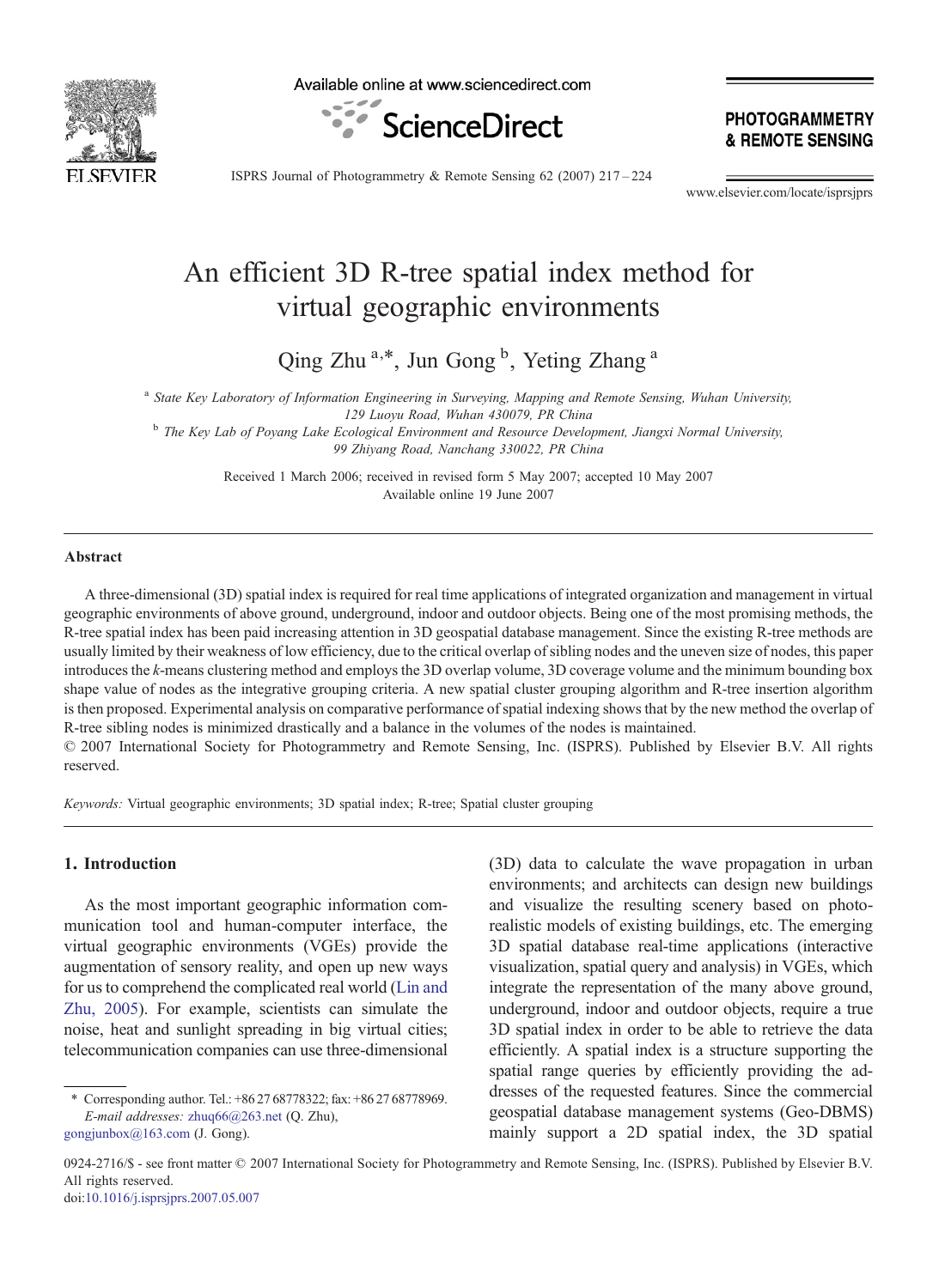information of objects has therefore to be stored in the 2D Geo-DBMS with simple 3D extensions of the 2D spatial index ([Arens et al., 2005\)](#page-7-0). However, a 3D spatial database is not a simple extension from 2D to 3D space, and many new data types and spatial relations emerge. In a massive 3D spatial database, the 3D spatial index and spatial queries are very significant to the efficient management of the database, as well as to its real time applications.

Although there exist many different spatial indices such as  $k-d$ -tree and cell-tree, etc., they are not however suited to 3D applications. Most research on 3D spatial indices is involved in the 3D extension of Quad-Tree and R-tree, such as Octree and 3D R-tree. The design ideas of these 3D spatial indices are based on the strategy of secondary storage access. That is, the spatial index is stored out of the core memory. For data retrieving, the index node is extracted first, and then the real spatial objects related to the index node are accessed. One node of the index corresponds to a disc page in the secondary storage in order to access node information quickly. In the classical Octree, however, one object may be stored in multiple nodes, which results in high maintenance costs and low space utility. Moreover, Octree is a kind of spacedriven index structure, and the scope of the database must be planned in advance. It is not able to dynamically adjust the tree structure according to the actual object layout. As a result, the tree depth is high where there are many objects, and this also results in unstable query performance. Many more recursive operations are involved, which makes the application difficult to optimize. Even the Octree is considered as a simpler data structure for a 3D spatial index since it is the 3D variant of Quad-Tree and its structure is regular [\(Gaede and Günther, 1998\)](#page-7-0). However, the major argument in favour of 3D spatial index is the support for overlapping objects, which represent geographical data more closely.

Based on the idea of B-tree, Guttman put forward Rtree in 1984, which is height-balanced [\(Guttman, 1984\)](#page-7-0). R-tree is the extension of a one-dimensional data index B-tree for multi-dimensional query and is a spatial index of depth balance, whose root node is the same distance from all leaf nodes. This feature means that R-tree can maintain a stable performance and high space utilization. For instance, as the space query accesses only part of the index data, it is not necessary to load all index data into the main memory. Therefore, R-tree is considered as one of the most promising 3D spatial indices.

#### 2. From R-tree to 3D R-tree

Theoretically speaking, 3D R-tree would inherit the features of R-tree, and is a dynamic structure. The

scope of the database can be adjusted, while the tree shape is autonomously optimized during the insertion of objects. The depth of all leaf nodes is then balanced and the query performance is stable. In other words, Rtree possesses the feature of spatial proximity. In an ideal case, the neighbouring objects should be in the same nodes or sibling nodes, the minimum bounding rectangle (MBR) of sibling nodes is different, and the overlap is then minimized. However, when the index expands from 2D to 3D, because of the great size and shape diversity of different objects in 3D space, the minimum bounding box (MBB) of sibling nodes will frequently overlap, and the MBBs of nodes can even contain each other. In order to adequately take into consideration the principle of 3D spatial proximity, the better space proximity of R-tree is therefore the key to 3D spatial indexing. 3D spatial clustering and the corresponding 3D R-tree indices are required in order to minimize the overlap among the sibling nodes and to balance the shape and size of nodes. Proximal objects in 3D space cluster together in the same nodes or proximal sibling nodes. Furthermore, its tree-shape hierarchical structure makes it easy to transit rapidly from the whole to the local, which can accelerate full 3D spatial queries.

Recently, more and more research has focused on the 3D spatial index for large-scale 3D city modelling. Kofler attempted to combine the R-tree index with LOD (level of detail), and put forward the LOD-R-tree method in which the level of R-tree is regarded as the level of LOD representation [\(Kofler, 1998\)](#page-7-0). The basic idea of LOD-R-tree is that the depth of tree and the MBR of each node are predefined and each spatial object is then inserted into the corresponding node; however, it is obviously still a 2D R-tree. Zlatanova tried to find a similar way of uniting R-tree with LOD, and brought forward three kinds of grouping methods to group objects that are similar in the aspects of location and shape, which takes the altitude factor into consideration ([Zlatanova, 2000](#page-7-0)). These methods maybe useful to the above ground and outdoor city models, but there are still difficulties with true 3D city models, such as the consideration of both underground and indoor objects, as well as the component models of complicated buildings.

For dynamic indexing as well as R-tree construction, both insertion and deletion are important basic operations. Of course, insertion is more critical to the R-tree construction procedure in complicated 3D space. The insertion of an object would result in the splitting of the R-tree node, and cluster grouping is usually used to support node splitting and node optimization. In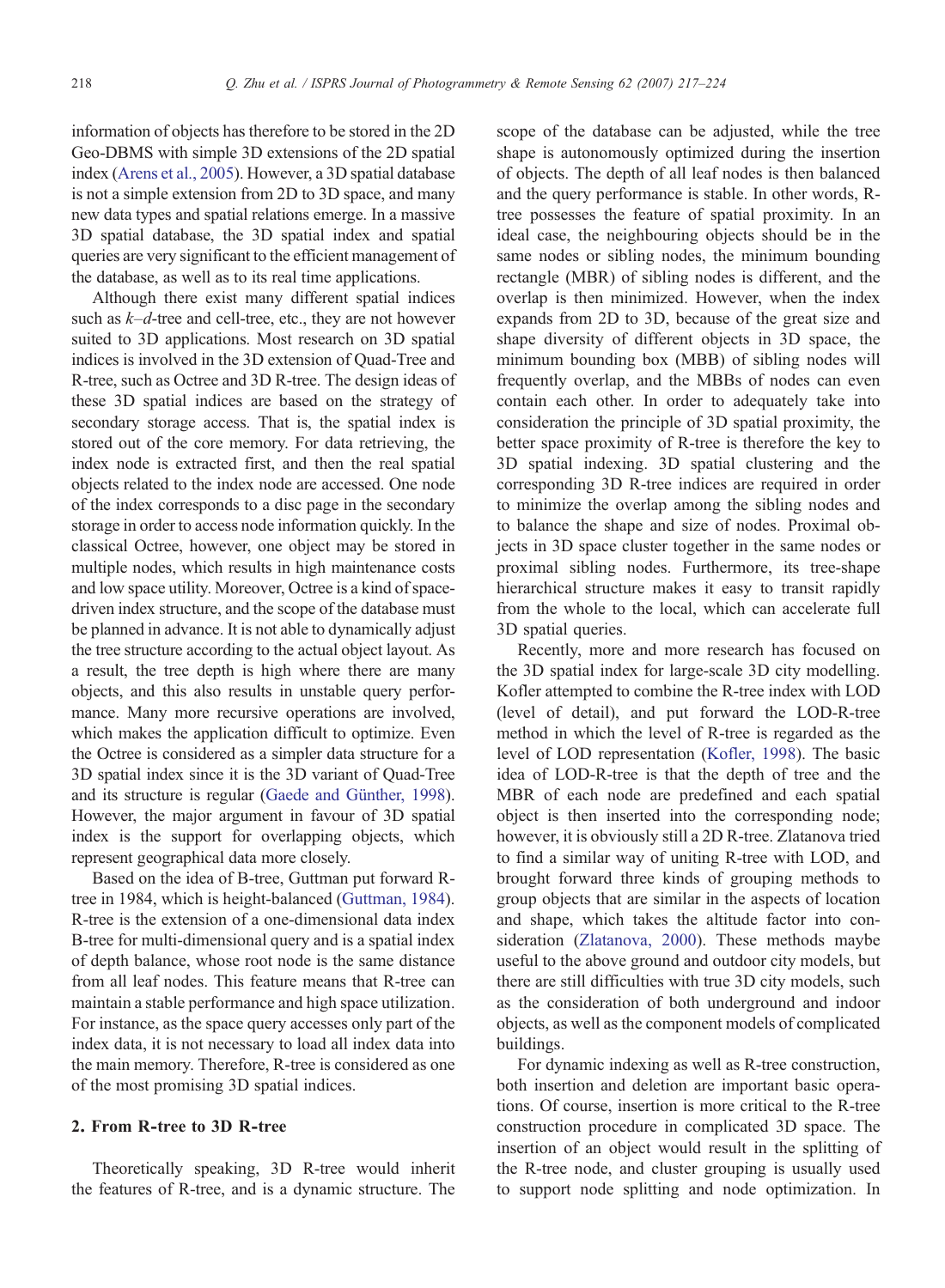classical R-tree, if two objects are in two different nodes, the two objects cannot be adjusted later into one node regardless of the layout of spatial objects. The classical R-tree follows the principle of minimum area, ignoring other factors such as overlap. In order to realize the cluster and reduce the overlap,  $R^+$ -tree allows one object to exist in multiple nodes, so the space cost is high [\(Sellis, 1987](#page-7-0)).  $R^*$ -tree realizes rational clusters by synthetically introducing coverage, overlap and periphery [\(Beckmann, 1990\)](#page-7-0). However, how to combine the three factors is unknown in 3D space. Hilbert R-tree manages to map the high-dimensional objects to one-dimensional space by Hilbert value, but the mapping from multidimensional to one-dimensional does not work well in all conditions, especially in 3D space ([Kamel and](#page-7-0) [Faloutsos, 1994](#page-7-0)). cR-tree applies a clustering algorithm such as *k*-means to realize node split, and obviously replacing a two-way split with a multi-way split is more reasonable ([Brakatsoulas et al., 2002\)](#page-7-0). With respect to point data, original k-means is good, but it cannot work well with spatially extended objects. Where the silhouette coefficient is considered as a measure to find the clusters (introduced from the field of data mining for point data), it does not adapt to the spatial data with various spatial extensions. Therefore, a new measure needs to be developed for various 3D spatial objects in VGEs.

A new 3D R-tree algorithm based on 3D spatial cluster grouping is proposed in Section 3. Section 4 illustrates the results of experimental analysis. Finally, a few concluding remarks are presented in Section 5.

# 3. 3D R-tree algorithm based on 3D spatial cluster grouping

Aiming at the problems of serious overlap and unbalanced volume of nodes, this paper first proposes a new integrative grouping criterion concerned with the 3D overlap, 3D coverage and MBB shape value of nodes. Then the k-means algorithm is employed to improve the 3D spatial cluster grouping and inserting operation of 3D R-tree.

#### 3.1. Integrative grouping criterion

For a 3D spatial object set  $S = \{P_1, P_2, \ldots, P_n\}$ , there are clustered group sets  $S_i$ ,  $i=1,..., k$ .

The integrative grouping criterion value  $W$  can be calculated using Eq. (1), in which the three factors have the same influencing weight. Of course, depending on different requirements, we can assign different weights to these three factors. For example, when the minimum

of overlap volume is the most important factor, then its weight could be made the largest.

$$
W = \sum_{i=1}^{k-1} \sum_{j=i+1}^{k} \text{Overlap}(S_i, S_j)
$$
  
+ 
$$
\sum_{i=1}^{k} \text{Coverage}(S_i) + \sum_{i=1}^{k} \text{Shape}(S_i).
$$
 (1)

Where, the MBB range of  $S_i$  is from (minx<sub>i</sub>, miny<sub>i</sub>,  $\min_{\mathbf{z}_i}$  to (maxx<sub>i</sub>, maxy<sub>i</sub>, maxz<sub>i</sub>), the MBB centroid of  $S_i$  is  $((\text{min}x_i+\text{max}x_i)/2.0, (\text{min}y_i+\text{max}y_i)/2.0, (\text{min}z_i+\text{min}z_i))$  $\max_{i}$ /2.0), the MBB volume of  $S_i$  is Coverage( $S_i$ )=  $(\max_{i} - \min_{i})*(\max_{i} - \min_{i})*(\max_{i} - \min_{i})),$  the MBB shape value of  $S_i$  is Shape( $S_i$ ) = ((maxx<sub>i</sub> − minx<sub>i</sub> +  $\max y_i - \min y_i + \max z_i - \min z_i / (3.0)^3$ , the overlap volume between  $S_i$  and  $S_i$  is Overlap( $S_i$ ,  $S_i$ ). Min( $x,y$ ) is the minimum of x and y coordinates. Max $(x,y)$  is the maximum of  $x$  and  $y$  coordinates.

When,  $A = Max(min_{i}, min_{i}, B = Max(min_{i}, min_{i}),$  $C = \text{Max}( \text{minz}_i, \text{minz}_i), D = \text{Min}( \text{maxx}_i, \text{maxx}_i), E = \text{Min}$  $(\text{max}y_i, \text{max}y_j), F=\text{Min}(\text{max}z_i, \text{max}z_j).$ 

If 
$$
A \geq D
$$
 or  $B \geq E$  or  $C \geq F$ ,

Overlap $(S_i, S_j) = 0.0$ .

Otherwise,

Overlap $(S_i, S_j) = (D - A)*(E - B)*(F - C)$ .

According to the Arithmetic–Geometric Means inequality (Cauchy proof):

when  $x>0$ ,  $y>0$  and  $z>0$ ,  $((x+y+z)/3.0)^3 \geq x \times y \times z.$ 

When volumes are the same, the shape value is smaller and the lengths of MBB edges in the three axes are closer, which means more regular shapes and more balanced volumes. Therefore, the smaller the  $W$  value, the better the 3D spatial cluster grouping results.

#### 3.2. 3D spatial cluster grouping

The 3D spatial cluster grouping operation includes two steps: the node splitting and the optimization among nodes. [Fig. 1](#page-3-0) illustrates a typical grouping result.

One of the reasons for serious overlaps of 3D R-tree nodes is that only the optimization of two nodes is considered in the existing algorithms. For example, node splitting means that an overflowing node is divided into two small nodes. As shown in [Fig. 1,](#page-3-0) the wire frame box denotes the node that needs to be split, and solid boxes denote the child nodes, and in this example it is obvious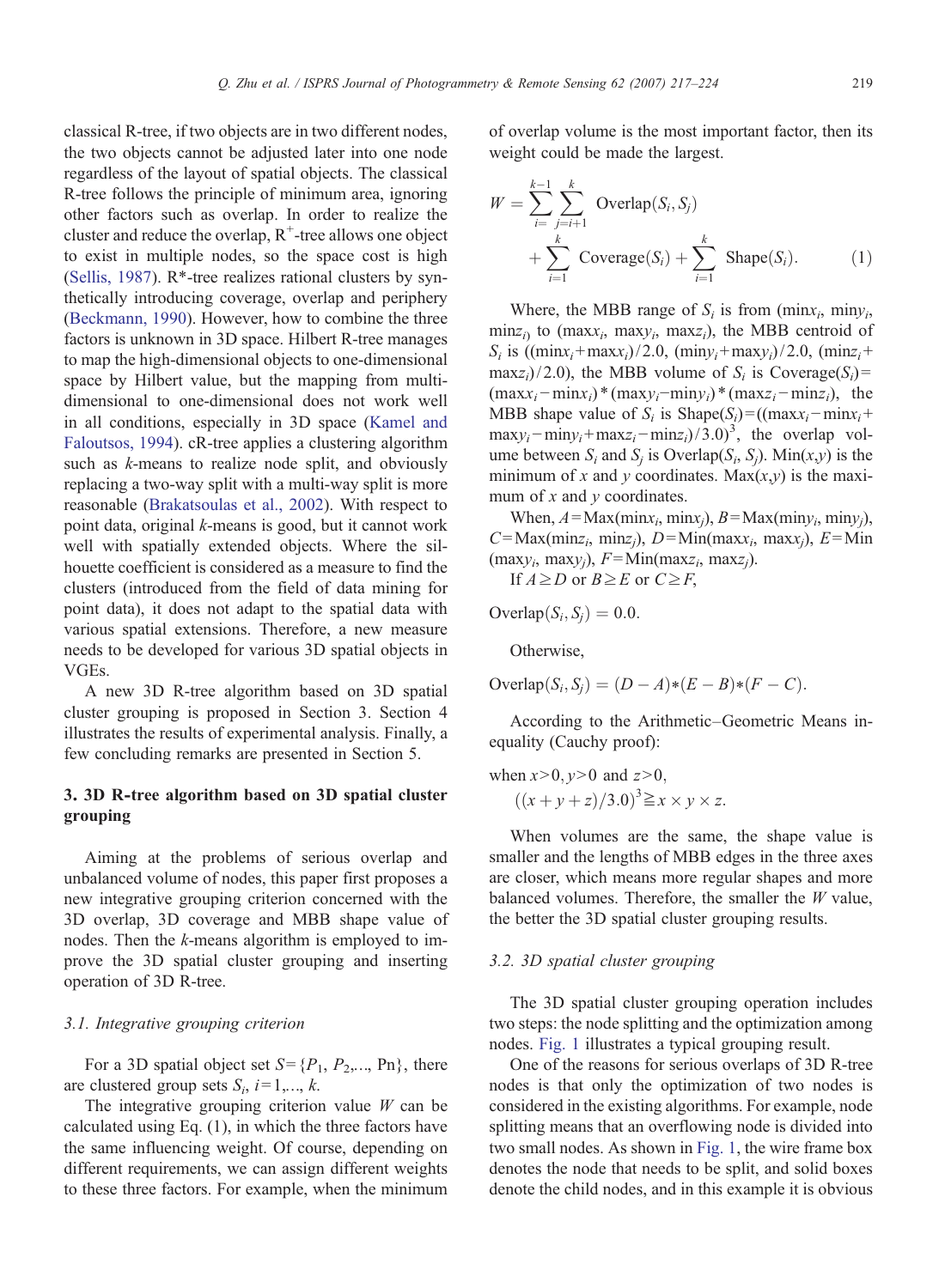<span id="page-3-0"></span>

Fig. 1. Spatial cluster grouping.

that splitting the child nodes into three groups is more rational than into two groups. For this purpose, a new 3D spatial-cluster grouping algorithm is introduced, in which the *k*-means clustering method of data mining is employed to partition  $k$  clusters in a set concerning the 3D spatial layout of objects. Because both the spatial coverage and overlap of nodes should be minimized, as well as the shape of MBB nodes being considered, the above mentioned integrative grouping criterion value W is used as the grouping criterion. [Fig. 2](#page-4-0) illustrates the flow chart of the 3D spatial cluster grouping algorithm, which includes spatial clustering and spatial grouping.

#### 3.2.1. Spatial clustering

- Step 1: Calculate the maximal group numbers  $k_{\text{max}}$ . Ensure that  $n/k_{\text{max}} \geq m$ , Where,  $n$  is the number of total spatial objects,
- $m$  is the minimal number of children in a node. Step 2: Choose different group numbers  $I(I=2,...,k_{\text{max}})$ as parameters; adopt the spatial grouping algorithm given below to calculate the corresponding integrative grouping criterion value  $W$  using Eq. (1). Select the grouping strategy with the minimum value of  $W$  as the final grouping result.

The spatial grouping algorithm, a sub-algorithm of the spatial clustering algorithm, is described as follows:

### 3.2.2. Spatial grouping

Input: 3D spatial object set  $S = \{P1, P2,..., Pn\}$ .

Output:  $k$  small group sets with inserted objects  $S_i$ ,  $i=1,...,k.$ 

Step 1: According to the maximum sum distance principle, select  $k$  objects from  $S$  as the seeds of  $k$  group sets  $S_i$ , and assign the centroid of the object to be the centroid of the group set. First, find two objects whose distance is the maximum, and then choose one from the rest to make the sum of the distances between it and the first two maximal. Repeat the loop for all  $k$ objects. The sum of distances among  $k$  objects is calculated as

$$
D = \sum_{i=1}^{k-1} \sum_{j=i+1}^{k} Dist(C_i, C_j)
$$
 (2)

where,  $C_i, C_j$  are the centroids of object i and object *j* respectively, Dist $(C_i, C_j)$  is the threedimensional distance between  $C_i$  and  $C_i$ .

$$
C_i = (x_i, y_i, z_i) = ((\min x_i + \max x_i)/2.0, \n(\min y_i + \max y_i)/2.0, \n(\min z_i + \max z_i)/2.0),
$$

$$
C_j = (x_j, y_j, z_j) = ((\min x_j + \max x_j)/2.0, (\min y_j + \max y_j)/2.0, (\min z_j + \max z_j)/2.0),
$$

$$
Dist(C_i, C_j)
$$
  
=  $\sqrt{(x_i - x_j)^2 + (y_i - y_j)^2 + (z_i - z_j)^2}$ .

- Step 2: Based on the k-means clustering method, the remaining objects are assigned to appropriate sets, and the centroids of these sets are updated. The k-means clustering method means that the object is added into the set the centroid of which is nearest to the centroid of the object.
- Step 3: Repeat step 2, until all the objects are completely grouped into k sets.

#### 3.3. 3D R-tree insertion

Insertion is the key step of R-tree generation, in which new objects are inserted into the R-tree and the rational structure of R-tree is formed. Insertion includes two important sub-operations: node-choice and nodesplit. To insert one object into the R-tree, one starts from the root to judge the sub-tree until the leaf node is reached. If the new insertion of an object into the leaf node leads to the overflow of a node, the overflowing node therefore has to be split and divided into several small nodes. If the split of the under-layer node leads to overflow of its father node, the split operation of the father node continues to the root node. During the insertion, 3D spatial cluster grouping guarantees that the adjacent objects in space are stored in the same or sibling nodes.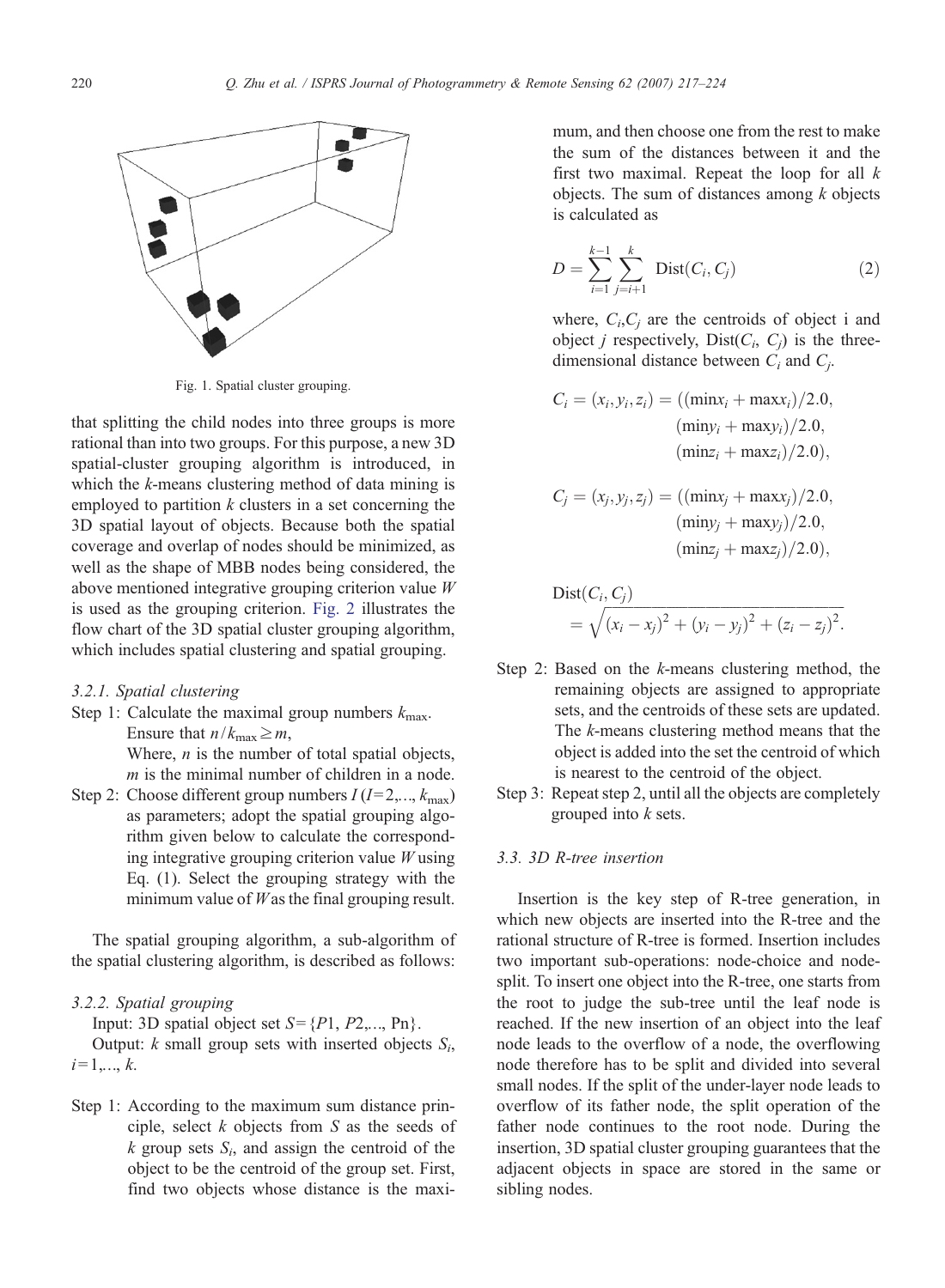<span id="page-4-0"></span>

Fig. 2. Flowchart of the 3D spatial cluster grouping algorithm.

According to the minimum distance principle of common node-choice, the leaf node with its centroid closest to the object's centroid is selected for the insertion of the object. The insertion operation probably leads to the change of MBB of nodes from the root to the leaf, which is the reason why current R-tree forms an irrational layout. In order to search for the irrational nodes for further optimization of the tree, a new dynamic insertion algorithm is proposed as shown in Fig. 3:

- Step 1: Node-choice operation, to find the leaf node into which the object is inserted.
- Step 2: Insert the object; if the node overflows, carry out the node-split operation in order to realize the optimum grouping.
- Step 3: If the insertion leads to a change of MBB of the leaf node, set the changed leaf node to be  $N_1$  and its father node to be F.
- Step 4: Search for the sibling node  $N_2$  that has the largest overlap with  $N_1$  using the 3D spatial cluster grouping algorithm, to optimize and group the child nodes of  $N_1$  and  $N_2$  again.



Fig. 3. 3D R-tree insertion algorithm.

Step 5: If the original group of  $N_1$  and  $N_2$  are optimized, end the operation; if there is any change, set  $F$  to be  $N_1$  and the father of F to be F, repeat Step 4, up to the root node.

As shown in Fig. 4, suppose  $(5), (6), (7), (8), (9)$  and  $(10)$ represent different objects, and the object ⑩ is the new one to be inserted into node ④. In Fig. 4, the children of ③ are not described. Because the operation leads to the change of MBB of node ④, all the child nodes of node ④, and node ②, which has the maximum overlap with node ④, have to be optimized according to the grouping algorithm. After the optimization, the overlap between nodes  $(2)$  and  $(4)$  is minimized. If this operation leads to the MBB of father node ① changing, the optimization process from the child node to its father node is repeated, i.e. until the node MBB does not change again or up to the root node.



Fig. 4. Dynamic insertion process of R-tree.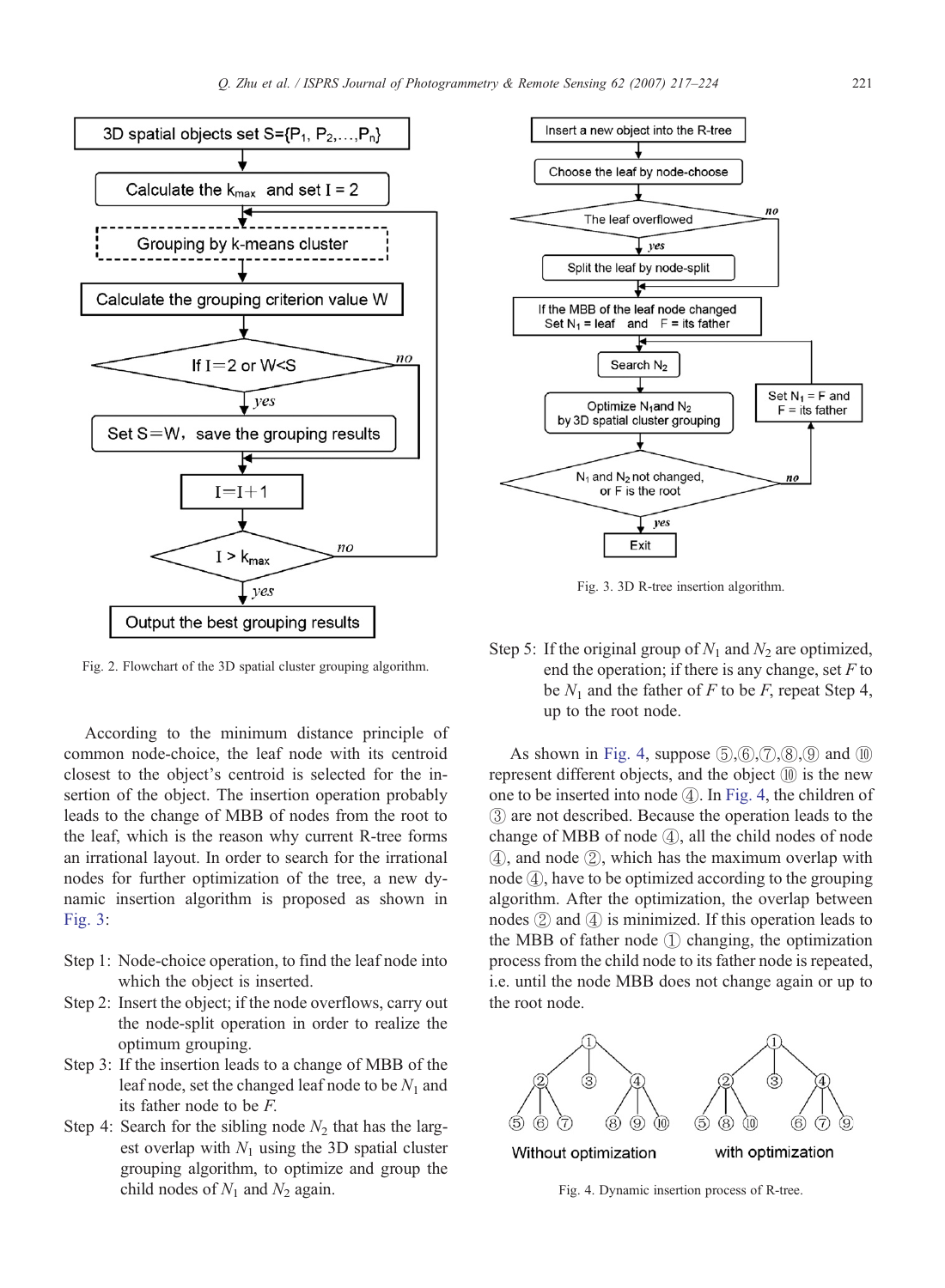<span id="page-5-0"></span>

Fig. 5. Comparison of 3D R-tree index methods. (a) Classical algorithm. (b) Improved algorithm.



Fig. 6. 3D R-tree generation procedure. (a) Root layer. (b) 2nd middle layer. (c) 3rd middle layer. (d) Leaf layer.

The advantage of this insertion algorithm is that it is possible to optimize all the influenced nodes during the insertion procedure because the whole tree may be traversed if necessary. Irrational nodes are optimized through dynamic adjustment.

As illustrated in Fig. 5, the wire frame denotes the MBB of nodes at the same layer. There is little overlap in the result of the new algorithm ((b) compared to (a)), and the lengths of 3D MBB along the three axes are almost equal. This facilitates the reduction of the multi-



Fig. 7. 3D representation of the test data. a) Building model. b) Tower model. c) Simulated model.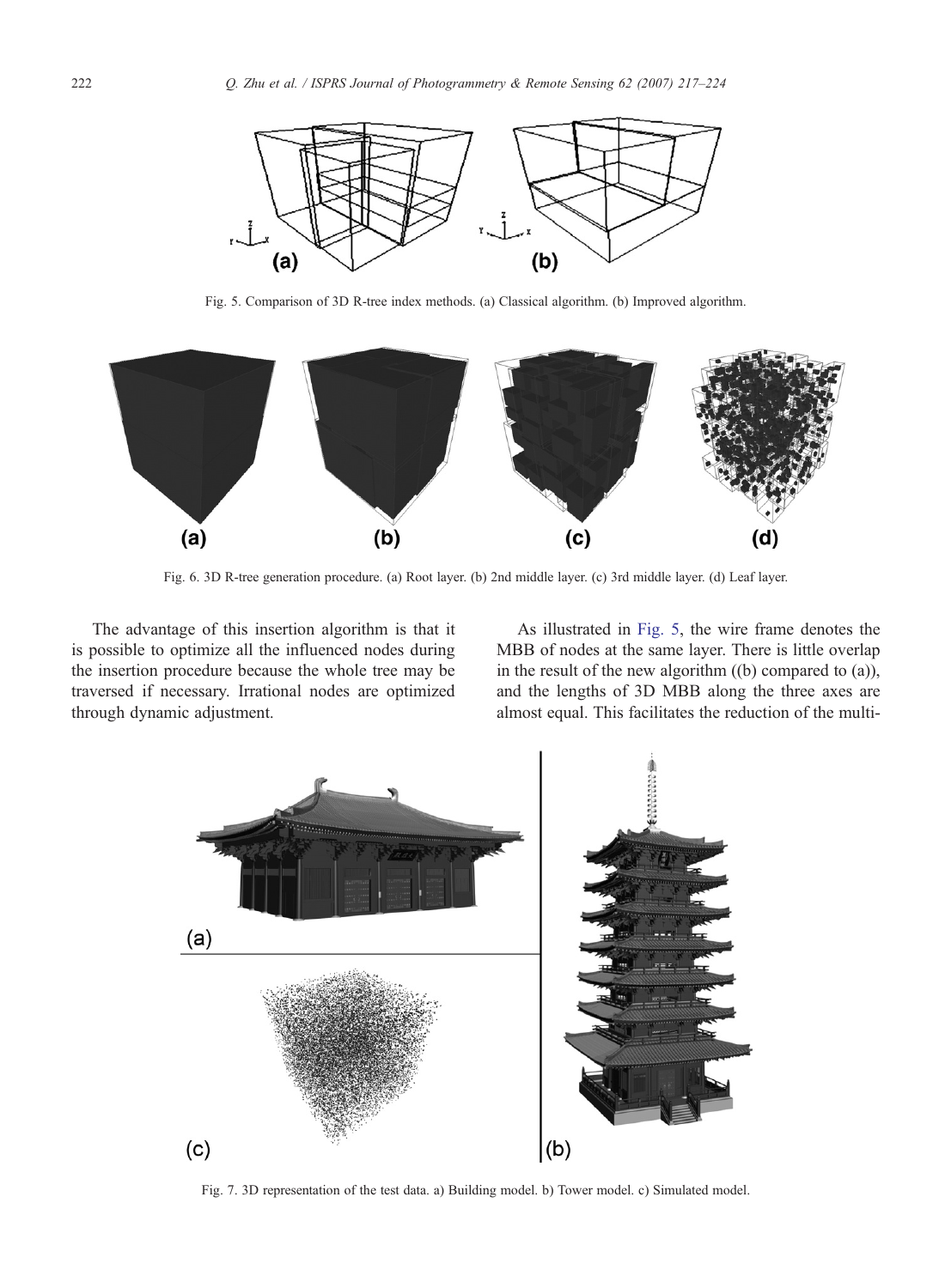Table 1 Description of the test data

| Model<br>type               | image      | components triangles |         | Reference Number of Number of Size of scene<br>$(x * y * z, m^3)$ |
|-----------------------------|------------|----------------------|---------|-------------------------------------------------------------------|
| Building                    | Fig. $7-a$ | 9282                 | 389,668 | $33.6*24.6*15.8$                                                  |
| Tower                       | Fig. $7-b$ | 3518                 | 336,450 | $13.7*13.6*32.7$                                                  |
| Simulated Fig. 7-c<br>model |            | 20,000               | 240,000 | $1000 * 1000 * 1000$                                              |

Table 2

Query time for building model (s)

| Algorithm          | Query type     |         |        |        |  |
|--------------------|----------------|---------|--------|--------|--|
|                    | Regional query |         |        | Point  |  |
|                    | 0.01%          | $0.1\%$ | $1\%$  | query  |  |
| Classical R-tree   | 0.1228         | 0.2197  | 0.6884 | 0.0836 |  |
| $R^*$ -tree        | 0.1229         | 0.2252  | 0.6816 | 0.0859 |  |
| Improved algorithm | 0.0447         | 0.1029  | 0.4262 | 0.0212 |  |

path query and improves the spatial query performance. [Fig. 6](#page-5-0) illustrates an experimental result of 3D R-tree generation.

#### 4. Experimental analysis

In order to verify the performance of our proposed algorithm, a test environment was established using a desktop computer with the configuration of an Intel Pentium 2.0GHz CPU, 512M RAM. In order to keep the performance comparison manageable, the default R-tree parameters were set as:  $M=10$ ,  $m=4$ . In this condition, the page size for data and directory pages is 1024 bytes. For comparison purpose, the classical R-tree and  $R^*$ -tree are employed for experimental analysis. To compare the performance of the three algorithms, three different types of true 3D models were selected as shown in [Fig. 7.](#page-5-0) The first model is a complicated building, the second model is a tower, and the third model is simulated data; the detailed descriptions of these three models are listed in Table 1. The first and second models are very

Table 3

| Query time for tower model (s) |  |  |  |  |
|--------------------------------|--|--|--|--|
|--------------------------------|--|--|--|--|

| Algorithm          | Query type     |         |        |        |  |
|--------------------|----------------|---------|--------|--------|--|
|                    | Regional query |         |        | Point  |  |
|                    | 0.01%          | $0.1\%$ | $1\%$  | query  |  |
| Classical R-tree   | 0.0312         | 0.0312  | 0.1826 | 0.0259 |  |
| $R^*$ -tree        | 0.0342         | 0.0353  | 0.1847 | 0.0274 |  |
| Improved algorithm | 0.0102         | 0.0113  | 0.1205 | 0.0088 |  |
|                    |                |         |        |        |  |

| Table 4                            |  |
|------------------------------------|--|
| Query time for simulated model (s) |  |

| Algorithm          | Query type     |         |        |        |  |
|--------------------|----------------|---------|--------|--------|--|
|                    | Regional query |         |        | Point  |  |
|                    | 0.01%          | $0.1\%$ | $1\%$  | query  |  |
| Classical R-tree   | 1.2374         | 1.7471  | 2.8322 | 0.7531 |  |
| $R^*$ -tree        | 0.8984         | 1.2846  | 2.2860 | 0.5387 |  |
| Improved Algorithm | 0.0349         | 0.0946  | 0.4477 | 0.0125 |  |

complicated and include many components of various sizes and shapes. The simulated model consists of randomly generated box models (each rectangle surface of the box model consists of two triangles implicitly) with different sizes from 1 to 10.

Two typical queries, i.e. the regional query and point query, are tested. The query algorithm of the improved R-tree is the same as that of the classical R-tree. The area of regional query varies from  $0.01\%$ ,  $0.1\%$  to  $1\%$ relative to the volume of the whole model space. The experimental results of regional and point queries are listed in Tables 2 3 and 4 for the three models, respectively.

As well as query performance, the performance of the insertion operation is also very critical to the construction of R-tree. The test results of insertion for the three models are presented in Table 5, which records the time cost of the R-tree generation.

From the analysis of experimental results, our proposed algorithm is superior to both classical R-tree and  $R^*$ -tree in query performance, especially with respect to the point query and small region query. Generally, query performance is improved by more than a factor 2, and the point query on uniformly distributed spatial data is improved by 50 times. Furthermore, our proposed algorithm also improves the insertion operation performance of tree construction. This is particularly due to the structure improving properties: the tree shape is kept rational and the object is inserted into the proper node all the times, the node split operations therefore being greatly reduced.

Table 5 Time cost of R-tree generation (s)

| Algorithm          | Data name         |                |                    |  |  |
|--------------------|-------------------|----------------|--------------------|--|--|
|                    | Building<br>model | Tower<br>model | Simulated<br>model |  |  |
| Classical R-tree   | 0.8730            | 0.3017         | 1.9618             |  |  |
| $R^*$ -tree        | 1.4749            | 0.5009         | 3.1303             |  |  |
| Improved algorithm | 0.8272            | 0.2739         | 1.6322             |  |  |